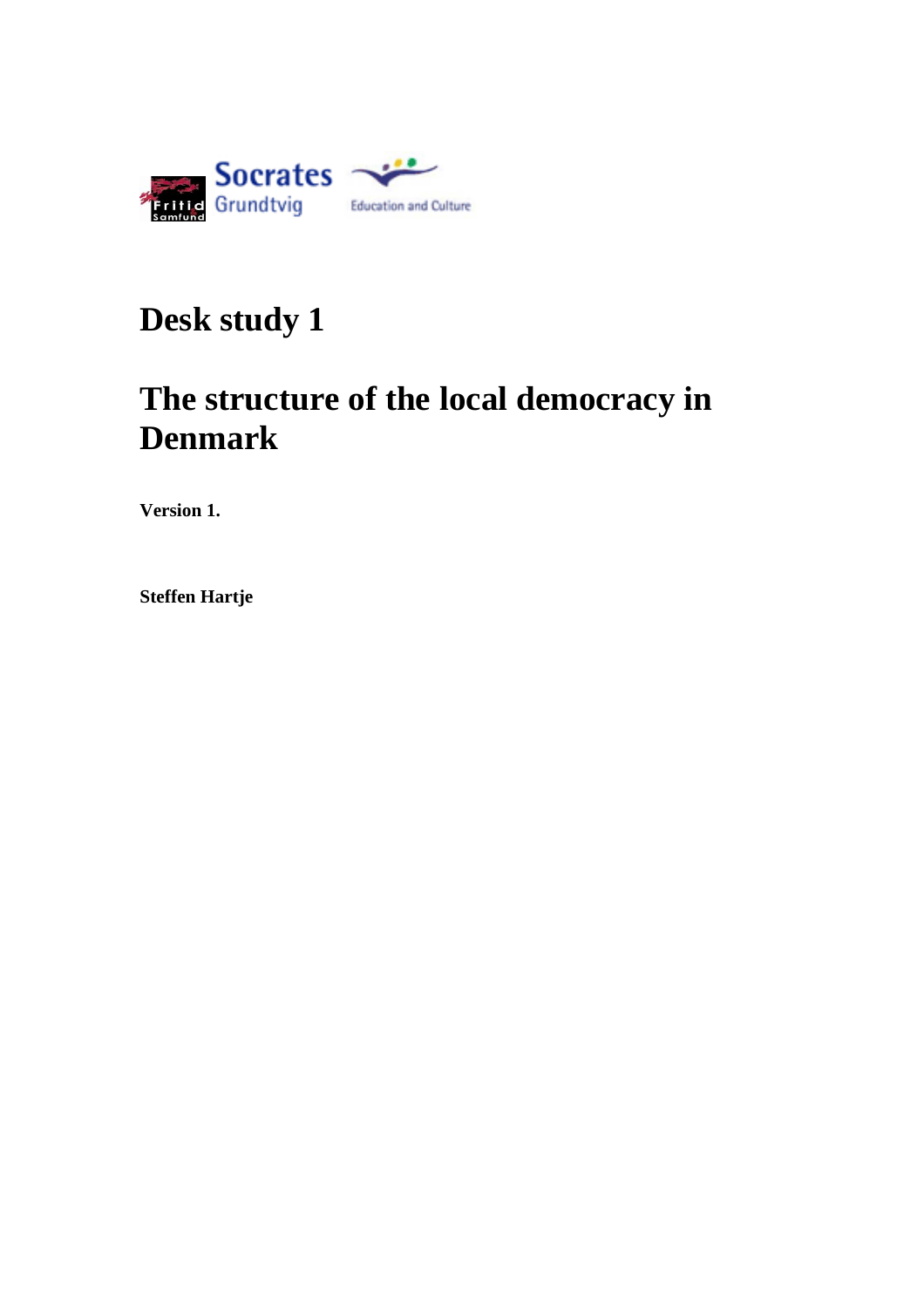# Chapter 1 **The new local government reform**

*"Democracy will be strengthened as more political decisions are made locally. Efforts should be made to expand democracy so that the citizens can be more actively involved in the decisions. The municipalities of the future should find new ways to involve citizens and users in local decisions."*

*(Excerpt from the Agreement on a Structural Reform made by the government and the Danish People's Party)<sup>1</sup>*

From an international point of view the Danish local government system is characterized of a high degree of decentralization from the state to the municipalities. In year 2000, local authority expenses amounted 44% of the total public expenditure, but only a small part of these amount has been sent to boards in the local area from the municipalities. There has been a high grade of decentralization from the state to the municipalities, but there is still a low grade of decentralization from the municipalities to the local societies.

"Democracy will be strengthened as more political decisions are made locally. Efforts should be made to expand democracy so that the citizens can be more actively involved in the decisions. The municipalities of the future should find new ways to involve citizens and users in local decisions." <sup>2</sup>

On the first of January 2007 a new reform of local government was implemented in Denmark. The reform has reduced 271 municipalities to 98, has replaced 12 counties with 5 regions and will reduce the number of district council members from 4597 to approximately 2520.

The reform will have an impact on the local democracy because it will centralize the power in bigger and stronger municipalities, and the distance between the politicians in the municipals and the citizens in the local community will increased.

A minimum size for the new municipalities was set at 20.000 inhabitants. Municipals with lesser inhabitants should therefore merge into new, larger municipalities Alternative they could enter into a binding partnership with municipalilites on the mainland to be able to meet the requirements regarding size.

After the reform there will be fewer politicians due to the merging of the municipalities, and the district council will have more tasks and thus more responsibility. It is also an intention in the reform to make a clearer distribution of responsibility from the national to the municipality level.

The government claim, that the local democracy will not be affected in a negative way by the reform, and that the local democracy in a municipality with 30.000 citizens is as good as in a municipality with 5.000 citizens. They are referring to researchers, who have asked citizens in small and bigger municipalities about their opinion about the local democracy. The research shows, that the citizens in the larger

 $\overline{a}$ 

<sup>&</sup>lt;sup>1</sup> The Ministry for Interior and Health's homepage

<sup>&</sup>lt;sup>2</sup> The Ministry for Interior and Health: "The local government reform – In brief" page 40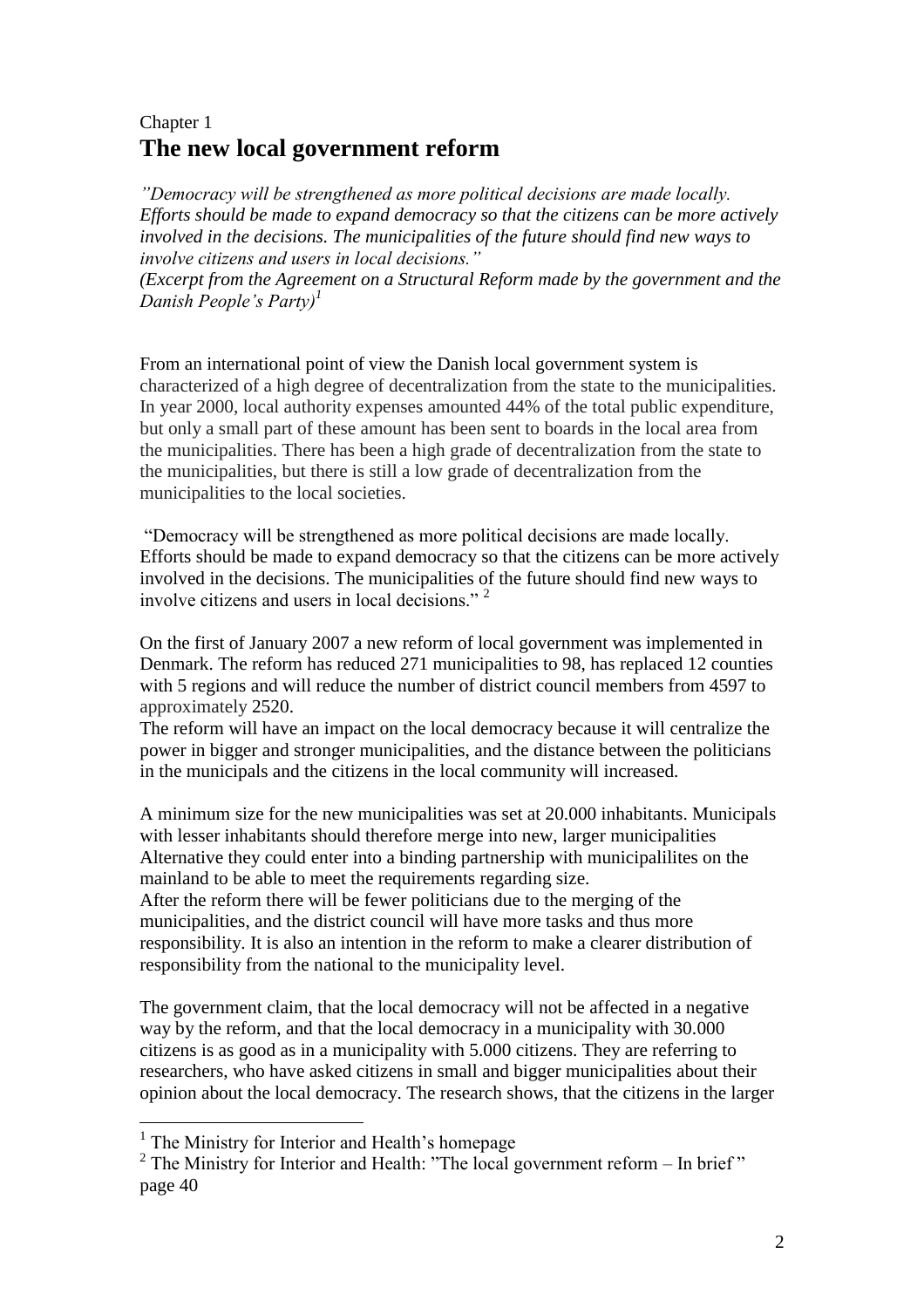municipalities and the citizens in the small municipalities were equally satisfied with the local democracy. But the research was not reliable, because it doesn't take into account, that most of the citizens in the larger municipals have not lived in small municipals, and therefore don't have the opportunity to compare the two different forms for local democracy.

To respond the critic of the reform's negative impact on local democracy the minister of the Interior and Health, Lars Løkke Rasmussen, appointed a Think Thank on democracy in 2005 with representation from some of the associations in the civil society.

In August the same year, the Think Tank submitted a number of recommendations. In one of these recommendations the politicians in the municipalities were encouraged to formulate visions and rules for local democracy in cooperation with the citizens, to involve the citizens in important political decisions and to employ a coordinator to establish the framework end ensure follow-up on citizen participation.

But it is a question about these recommendations are enough to absorb the negative impact of the new government reform on the local democracy.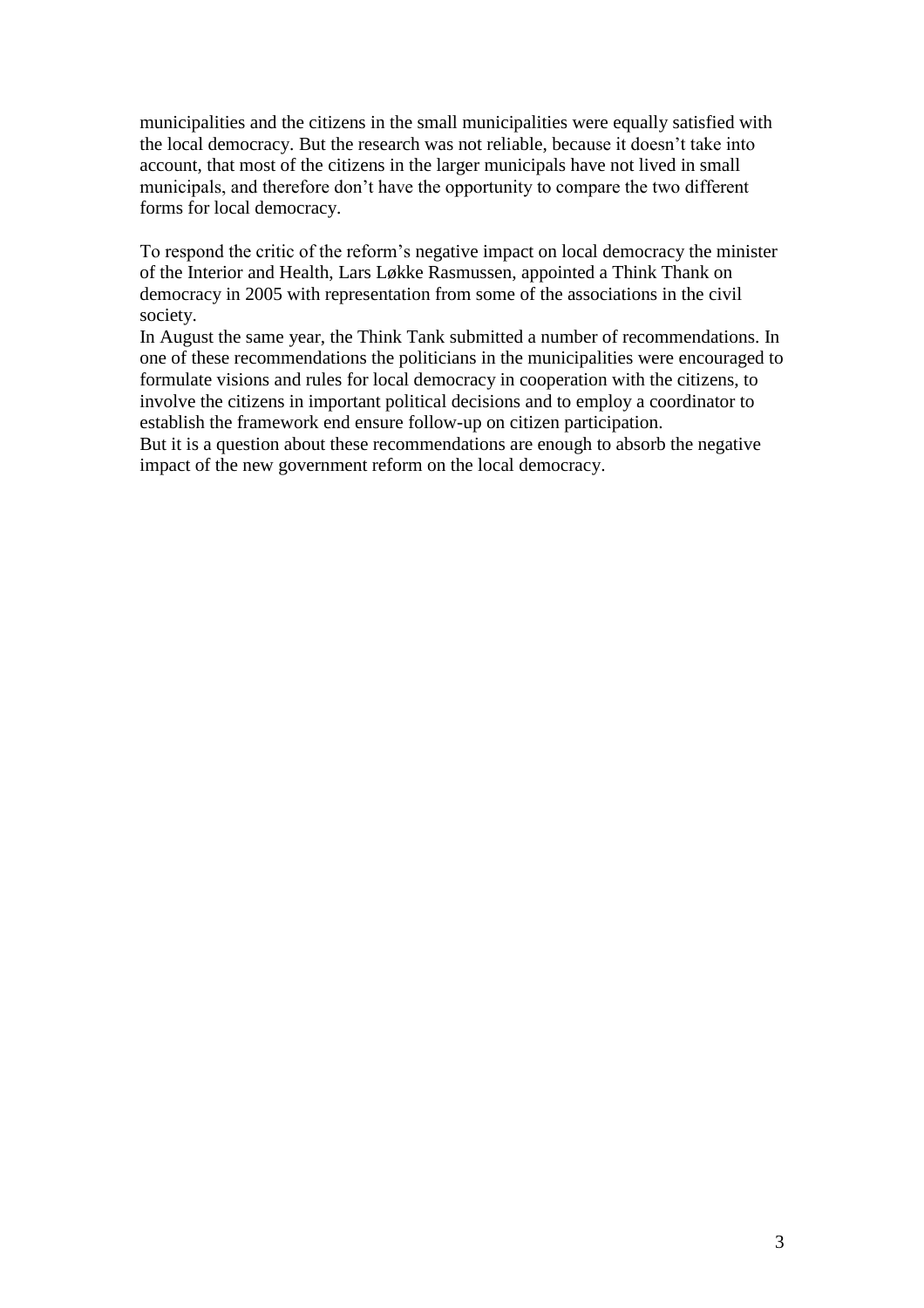# Chapter 2 **A description of different local committees/boards in the local areas**

3

"If the decisions are made in advance and the point of views of the opponent never becomes present, then the negotiation is just empty words and parliamentarian rubbish, as the hard critics of democracy used to say. But if the mind is kept open and the respect for the views of other people is maintained, and interest for the common is kept alive, results will be made which would be impossible if one part alone dictates, no matter if it's a absolute monarch, a privileged overclass or a modern political party strong enough to have dictatorial ideas. A voting procedure does not insure the correct result, and even decisions made by the majority can in a Democratic society be openly discussed and criticized. In an authoritarian state the opposition keep their silence when a decision is made." [Hal Koch, 1960: 21] [Our translation]

In Denmark there is a long tradition for that the citizens practise the participative democracy in the local societies.

After the Second World War has ended, the theologian Hal Koch made a great impact on the way that the Danes were thinking and practice democracy. He wrote a little book called "What is Democracy" in which he emphasised, that democracy is a way of life, and that the essence of democracy is conversation, dialog and discussion with the aim to reach a consensus about the common good.

Regarding to Koch the democracy is basically about the relations between people (relations in the family, relations in the neighbourhood, relations between social groups and relations between nations.

It is therefore it is so important that the citizens learn to understand and practice democracy. The democracy must be a part of the daily life.

One of the best places to learn to practice democracy is in the voluntary organisations in the civic society, because there is no interfering from the state or the market in this part of the society.

When citizens have learn to practise democracy, they must also have the opportunity to be involved in the political decisions making. Therefore is it necessary to organise a frame for the mutual dialog between the active citizens in the local society and the politicians in the district council.

In the last three decades we have seen different attempt to organise these dialog. In the following chapter I have tried to describe some of the most important boards in the local societies.

 $\overline{a}$ 

 $3$  Hal Koch: What is Democracy p. 21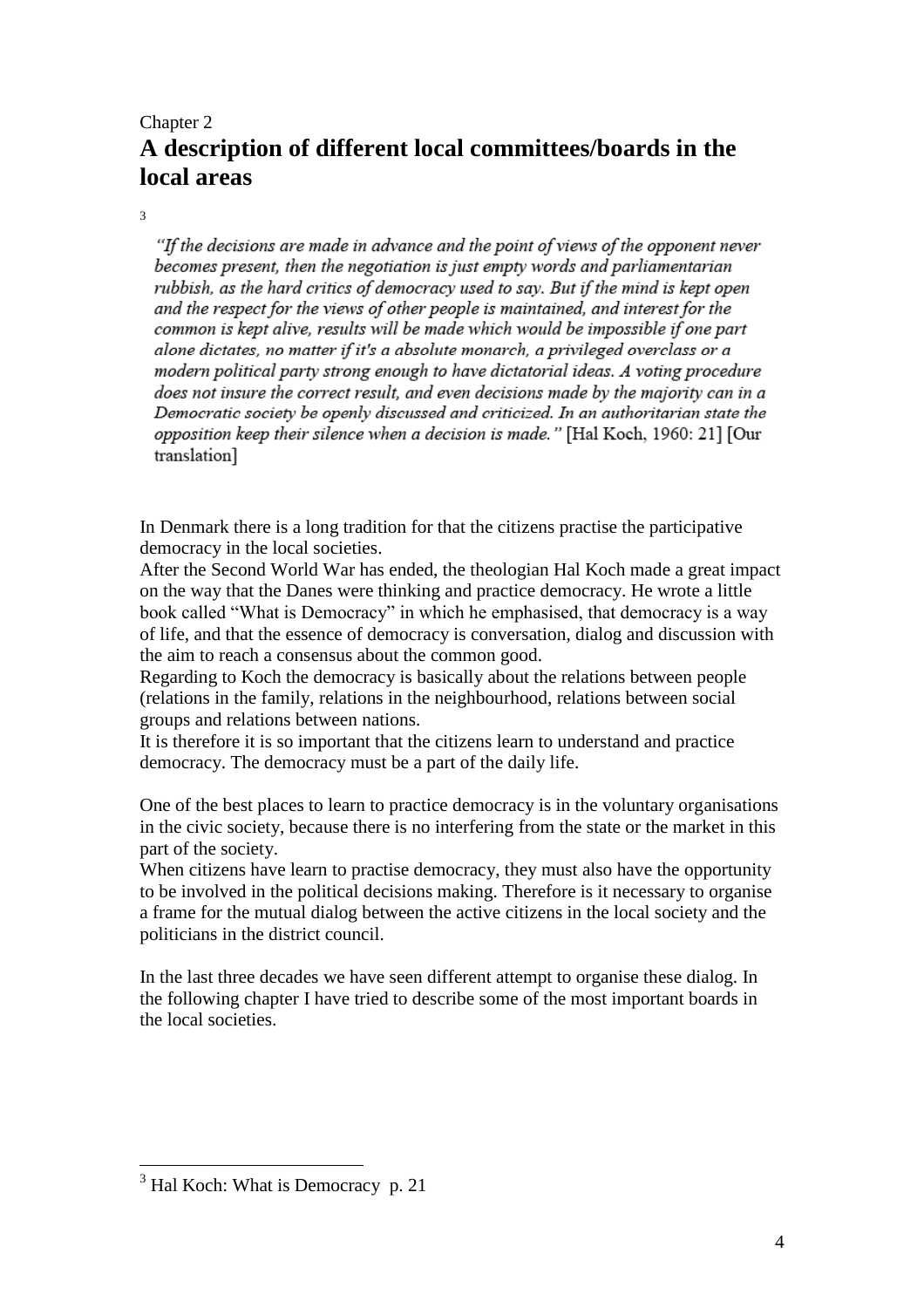# **Local board (Lokalråd)**

A local board is elected by the citizens in the local area and have sometimes got a minor formal competence from the district council.

There are two types of local boards:

A type which is established of the citizens in the local area, and a type that is established of the district council in the municipality.

#### Tasks for the local boards

The local boards works primarily with minor problems in the local area. For example problems with traffic, the environment, neighbours etcetera. But if there is more important political decision they don't like for instance closing of a local school, they will also deal with these problems.

Many of the local boards also make culture activities (e.g. town celebrations, games for the kids, smaller festivals).

#### Organizational structure

Most of the local boards are organized as an association with a board of representatives from the associations and institutions in the local area

#### Competence

Most of the local boards, which have been established of the district council, have got a minor formal competence. (E.g. they got the right to be heard and to make and answer, when the district council are working with cases in relation to their local area

#### Economy

Some of the local boards get a small amount from the district council to administration and communication.

No one are employed. The board depend on voluntary work

Numbers You can find local boards all over the country. You often find between 40-70 local boards in a municipality.

# **Village boards (Landsbyråd)**

# The intention with the village board

Many of the small villages in Denmark have got serious problems to deal with. One of the main problems is, that young people from the small villages had to move to bigger cities, if they want an education, and most of them don't return to the country life after, they have been educated. The result of this development is, that the villages become more and more depopulated, and loose money because there is fewer to pay taxes to the municipality.

It is very important to do something to stop this negative development. The small villages must be revitalized, so they again can attract young people.

Other tasks for the village board: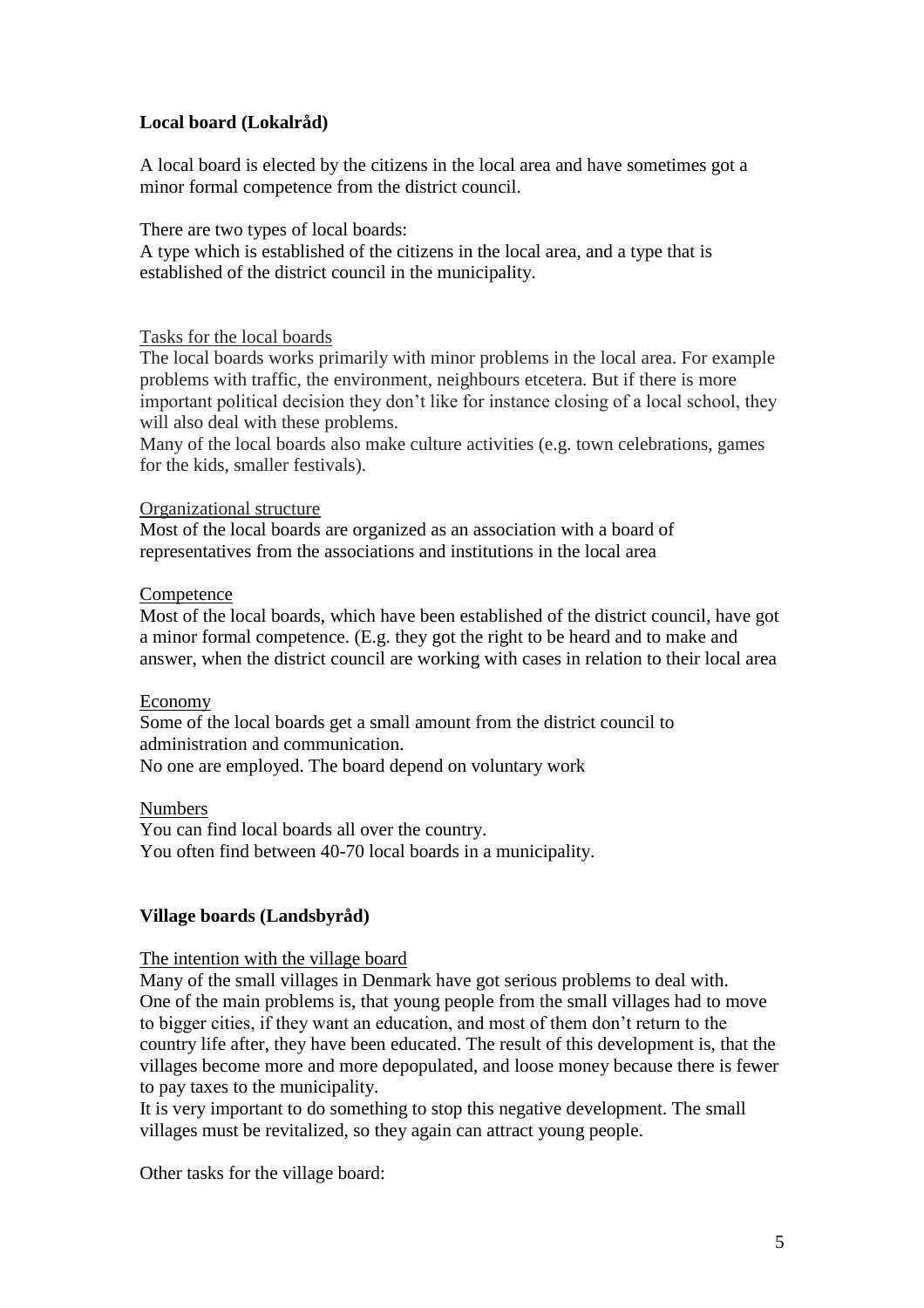- To work for at better cooperation between the villages and the municipality<br>- Take initiative to new village projects
- Take initiative to new village projects
- Strengthening the network between the small villages
- Strengthening the network to the municipality
- Get influence on the politic for the countryside.
- To keep the village environment
- To help with the integrations process
- Construction of playgrounds and nature paths

#### Who have establish the board?

In the same way as the local boards there are also two types of village board: One which are established of the citizens in the local area and one type which is established of the district council

Organizational structure

Each village elect a representative to the village board

# Numbers

You find them in most of the land districts.

Economy

Membership fee and sometime a small grant from the district council

level of activity

There is a big difference in the level of activity from board to board.

# **Town District Boards (Bydelsudvalg)**

# The intention with the town district board

The town district board is a part of the formal politician system in a municipality. The board has been elected the same way as the district council as a part of the representative democracy.

# Organizational structure

The members of the town district board are elected i the local area. Sometimes there are also members who have been selected of the district council.

Who take the initiative to establish a town district board? It is the district council that shall take the initiative to establish a town district board.

# **Competence**

Compared with the village board and the local board the town district board can have more formal competence, because it is under the control of the district council.

Economy The district council pays all the expenses. A council officer will work as a secretary for the board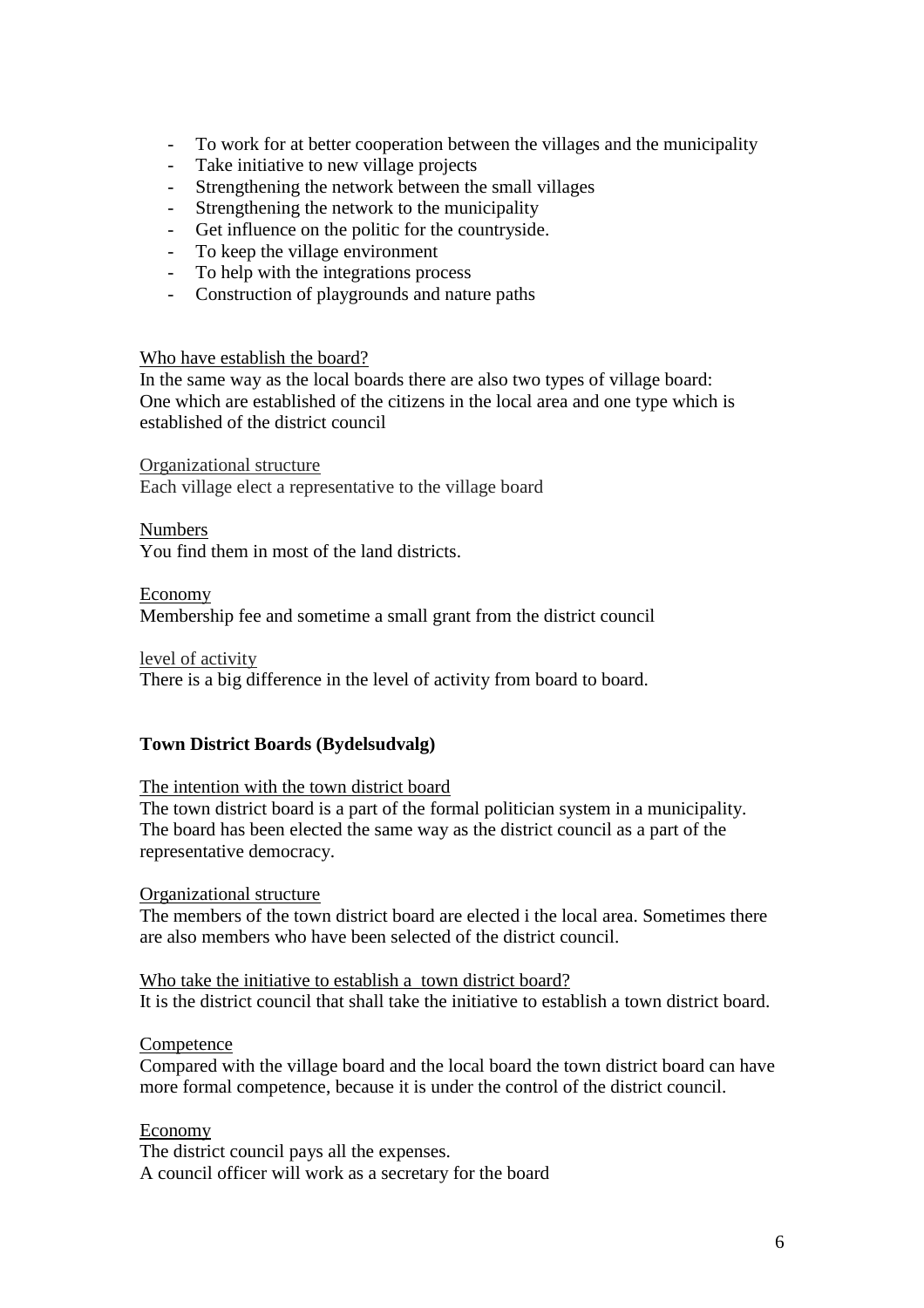level of activity

The town district board doesn't depend on voluntary work, and can therefore work more continuously than a local and a village board.

It is a minus with the town district boards that it is not establish of the citizens in the local are, and it can be rather expensive for the municipality to run.

Numbers

There are only a few in Denmark.

# **Development Board (Udviklingsråd)**

The intention with the Development Boards

The development board is a new kind of boards.

They are established as a consequence of the new reform of local government.

The intentions with the board, is to deal with the negative effect of the reform for the local democracy.

It is the district council that can recommend establishing of a system of development heads in the municipality, but it is up to the citizens in the local areas to decide, if they want to have it or not.

### Tasks

The development board shall collect good ideas from the citizens in the local communities, about how the local areas and the municipality can be developed. They shall moreover work for, that the new municipality can get a strong cohesion and give identity to the citizens.

The network of boards also comprise a formalised frame for the dialog between the district council and the local areas, and can in the future be a part of a new network steering system between the representative democracy and the local democracy.

#### Organizational structure

Like the local boards most of the development board are organized as an association with a board of representatives from the associations, other types of boards and institutions in the local area. But there are only 10-12 boards in the municipality because it is not possible for the district council to be in a permanent dialog with e.g. 50-70 boards.

Each development board send a representative to a united development board. The united development board shall take step to insure the dialog between the development boards.

#### Size

Most of the boards cover a school district area.

# **Competence**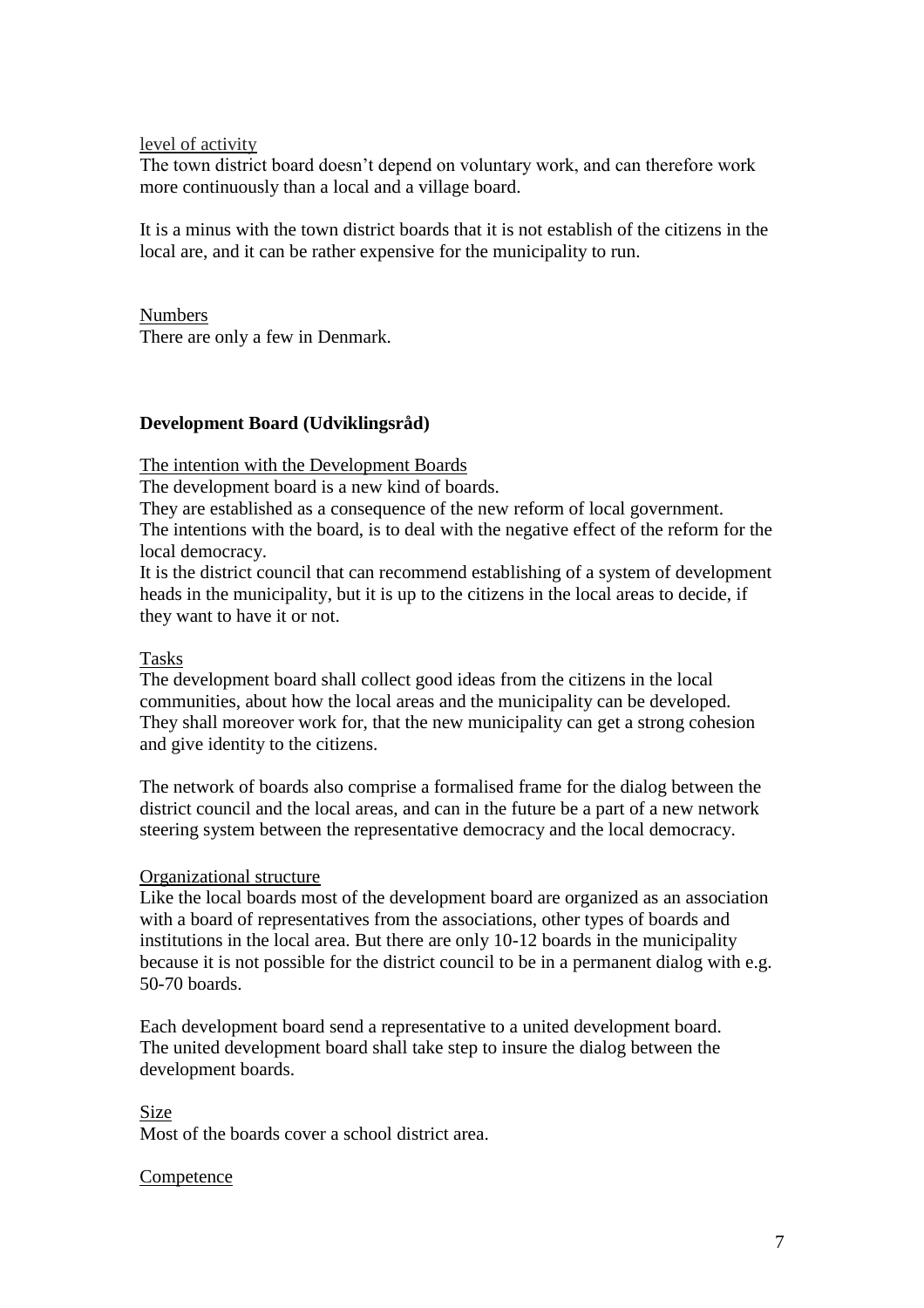In municipality of Varde, which is the first place, where the model with development boards is practised so far, the board don't have a formal competence yet. But it will be necessary to give them a formal competence, if they in the future shall be a part of a network steering system with the district council.

# Economy

They got a small grant from the district council

#### Numbers

So far there are only development boards in the municipality of Varde in Jutland.

# **The local democracies influence of the decision-making process in the municipalities.**

The conclusion on the above mentioned description is, that the locally based democracy in Denmark still only has a limited influence on the political decision processes in the municipalities.

The local decision-making bodies only have a minor formal power, and they had to seek influence on the local politics through lobbying and dialogue with the local politicians and the local authority employees.

But you can see a clear tendency to an increasing interest from the politicians to involve the citizens in important political.

The local government reform makes it necessary to strengthen the organization of the local democracy.

### **What type of cases is typical for the local democracy to deal with?**

The conclusion on which types of activities the boards in the local areas are working with is the following activities: The dialog with the district council, district plans, traffic, culture, sports and recreation, lobbying and information service.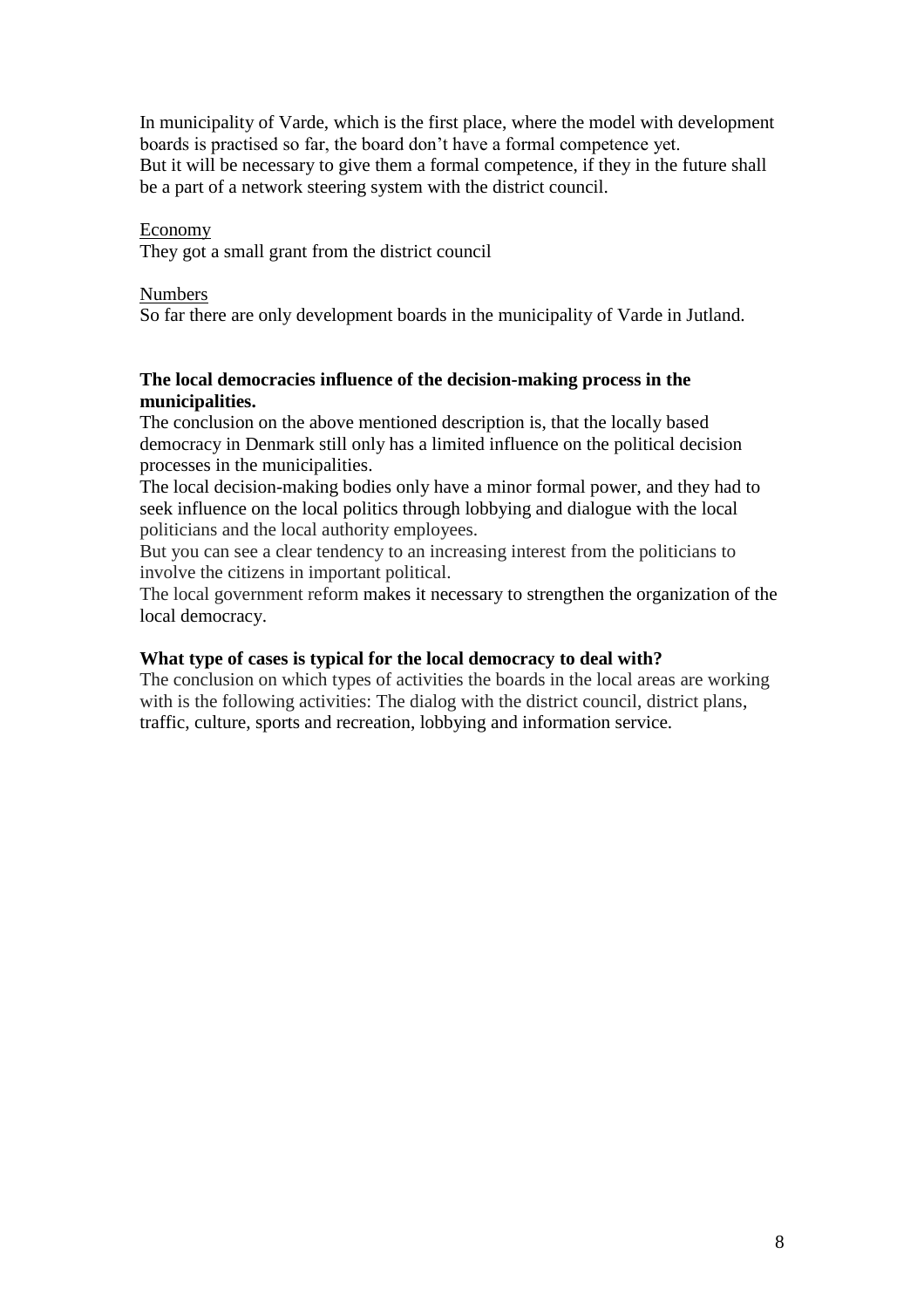# Chapter 3 **Who is active in the local democracy?**

A new population study<sup>4</sup> shows there is a rather large part of the Danes who undertake voluntary work<sup>5</sup>. 35 per cent of the population responds they have undertaken voluntary work within last 12 months.

Over the past 15 years the number of people, who undertake voluntary work, are increasing. Back in 1990 only 26 per cent of the population undertook voluntary work.

The study does not go into details with the profile of volunteers in the field of locally based democracy, but shows the profile of volunteers who are actively involved in housing associations and local community, for example community groups, residents' associations, homeowner's associations, community centre and sports and recreation. So in this way the study does include persons who are actively involved in local democracy.

The study shows there are slightly more men than women who undertake voluntary work: 38 per cent of men and 32 per cent of women. Men are more active in sports and recreation and local communities whereas women are in the majority in the social field.

The highest percentage of volunteers is the age group 30 to 49 years (41 per cent) and the lowest percentage is among people over 76 years (15 per cent) and young people between 16 to 25 years (28 per cent).

# Tabel 3.6

Andele af de frivilige, der har udført arbeidet for forskellige foreninger, institutioner eller andet, særskit efter, om de er medlemmer eller ikke. 2004. Procent.

|                           | Har arbeidet friviligt    | Allo, dor har |                            |                        |  |
|---------------------------|---------------------------|---------------|----------------------------|------------------------|--|
|                           | Udelukkende<br>som medlem | Både-og       | Udalukkende<br>ikke-medlem | arbajdet<br>frivilligt |  |
| En frivilig forening /    |                           |               |                            |                        |  |
| organisation              | 75                        | 80            | 43                         | 68                     |  |
| En selvejende institution |                           |               |                            |                        |  |
| (herunder religiese org.) | 17                        | 31            | 14                         | 18                     |  |
| En offentig institution   | ٥                         | 41            | 30                         | 16                     |  |
| Folkekirken               | 2                         | ᆆ             |                            | 2                      |  |
| En erhvervsvirksomhed     | з                         | 15            | а                          | Б                      |  |
| Andet                     | з                         | ٥             | ō                          |                        |  |
| Antal                     | 765                       | 100           | 236                        | 1.101                  |  |

Kilde: Koch-Nielsen et al., 2005, tabel 3.4.

There is a distinct connection between education and voluntary work. The more education people have, the more they involve in voluntary work. People without vocational qualifications do much less voluntary work (25 per cent) than highly educated people (45 per cent).

It is worth noting that the percentage of people in the rural districts (37 per cent), who do voluntary work, are higher than in capital areas and suburbs (31 per cent), but residential area and local community do not fit in this picture. In the field of

 4 The Danish National Institute of Social Research: The non-profit sector in Denmark.

 $5$  By voluntary work we understood activities that are voluntary, i.e. undertaken freely, in a voluntary non-profit organisation, are unpaid, are for the benefit of other people than the volunteer and his or her family. Page 68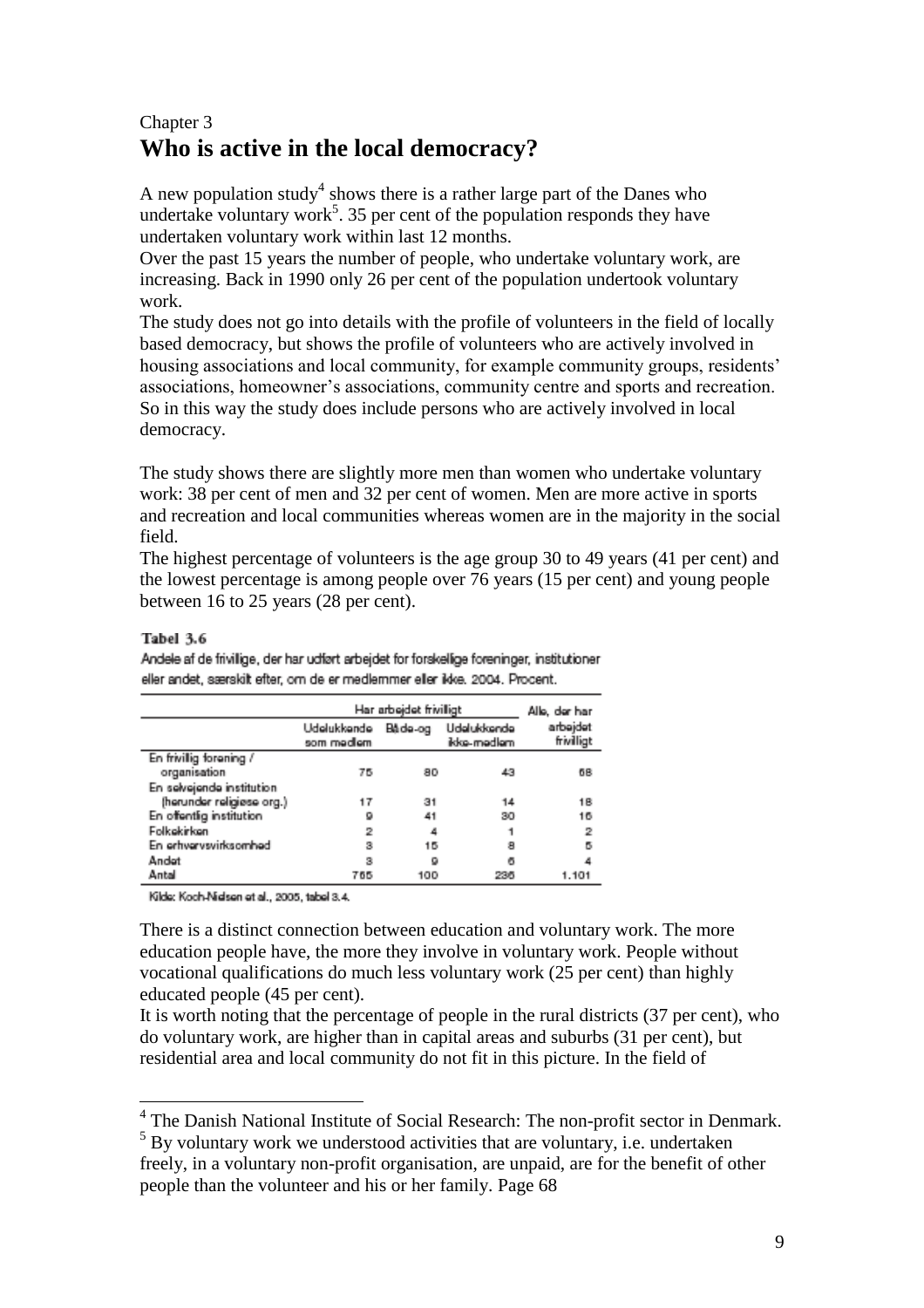residential area and local community there are more volunteers (9 per cent) when compared to the rural districts (5 per cent).

The study also shows that families with children do more voluntary work (32 per cent) than families without children (32 per cent).

It is paradoxical that the group of people, who work most, also spend most time in volunteering. Among the group of people who work more than 40 hours in a week there is 48 percent who works voluntary. In comparison there is only 28 per cent among the unemployed who do voluntary work. But in contrast volunteers who do not have a job use more time in voluntary work.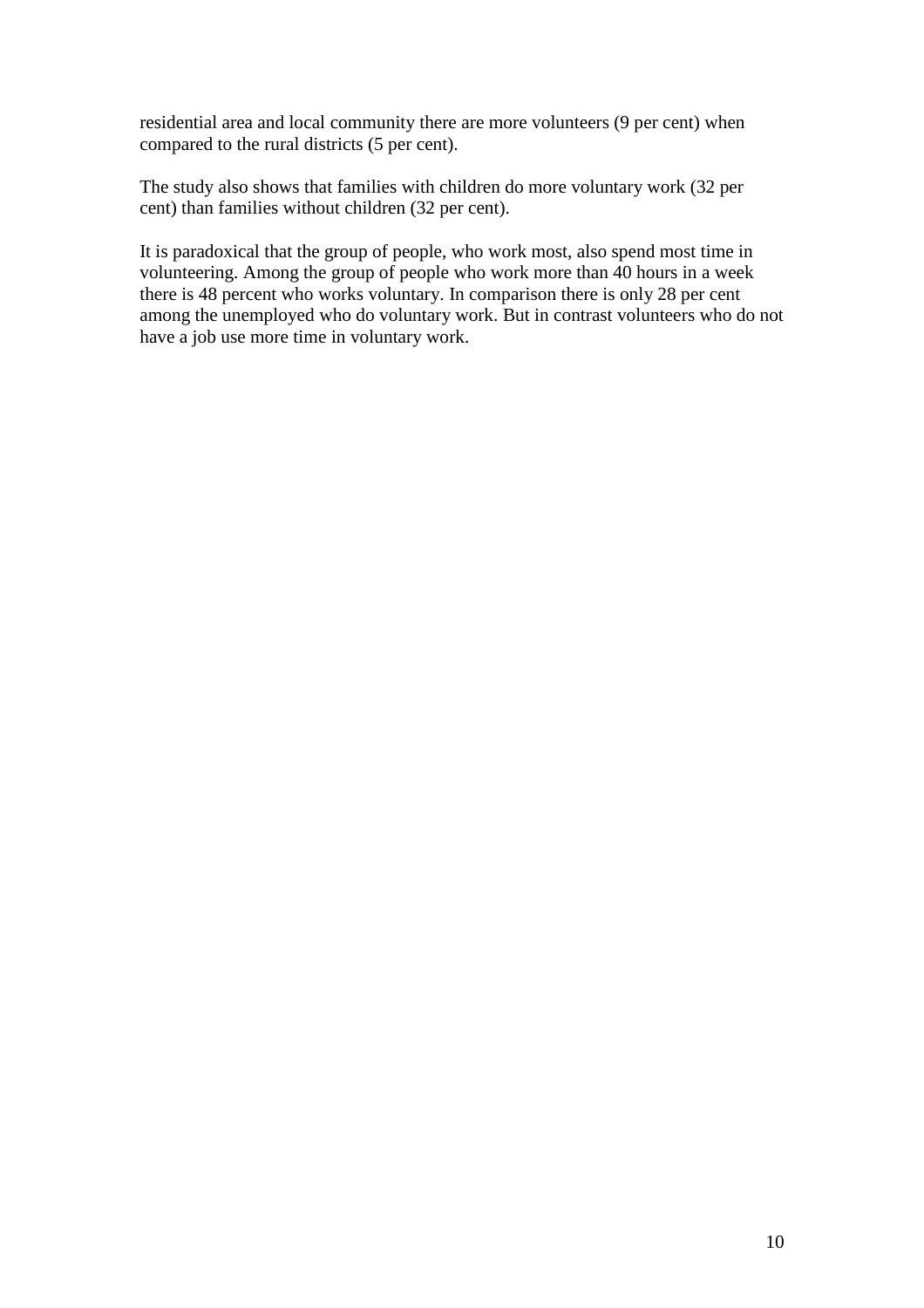#### Tabel 3.8

Andelen af forskellige grupper i befolkningen, der har arbejdet frivilligt inden for det sidste år. Procent. De friviliges tid brugt på friviligt arbejde sidste måned. Gennemsnit. Sandsynligheden for at arbejde friviligt. Odds ratio-estimater fra logistisk regression. 2004.

|                                    | sidata år. Procent<br>Andal frivillige | させ    | uviligas<br>iviligtarbado. Gre.<br>Ë<br>B | <b>Uramotorostimator</b><br>Losse Bet Registron. | Odds ratioestimater | ℸ                |
|------------------------------------|----------------------------------------|-------|-------------------------------------------|--------------------------------------------------|---------------------|------------------|
| Konstant                           |                                        |       |                                           | $-2,6088$                                        |                     | m                |
| Ale                                | 35                                     | 3.134 | 17                                        |                                                  |                     |                  |
| Maand                              | 38                                     | 1.502 | 18                                        | 0,2162                                           | 1,241               |                  |
| Kvinder                            | 32                                     | 1.632 | 16                                        | reference                                        |                     |                  |
|                                    |                                        |       |                                           |                                                  |                     |                  |
| 16-29 år                           | 32                                     | 622   | 20                                        | 0,4701                                           | 1,6                 | <b>W 900</b><br> |
| 30-49 år                           | 41                                     | 1.240 | 15                                        | 0,6414                                           | 1,899               |                  |
| 50-65 år                           | 35                                     | 805   | 19                                        | 0,3976                                           | 1,488               |                  |
| 66-år                              | 23                                     | 467   | 18                                        | reference                                        |                     |                  |
| Under uddannelse                   | 34                                     | 453   | 20                                        | 0,4304                                           | 1,538               |                  |
| ingen erhvervsuddannelse           | 25                                     | 704   | 20                                        | reference                                        |                     |                  |
| Faglig uddannelse e.l.             | 36                                     | 930   | 13                                        | 0,3323                                           | 1,394               |                  |
| Kort videregående uddannelse       | 36                                     | 266   | 19                                        | 0,3508                                           | 1,435               |                  |
| Mellemlang videregående uddannelse | 42                                     | 492   | 16                                        | 0,4942                                           | 1,639               |                  |
| Lang videregående uddannelse       | 45                                     | 286   | 20                                        | 0,4866                                           | 1,627               |                  |
| Hovedstaden med forstæder          | 31                                     | 704   | 17                                        | reference                                        |                     |                  |
| Provinsbyer med forstæder          | 35                                     | 1,448 | 16                                        | 0,2539                                           | 1,289               | m                |
| Bymæssige bebyggelser              | 37                                     | 532   | 22                                        | 0,3579                                           | 1,43                |                  |
| Landdistrikter                     | 37                                     | 445   | 14                                        | 0.3541                                           | 1,439               |                  |
| Har børn under 18 år               | 42                                     | 974   | 16                                        | 0.2048                                           | 1,227               |                  |
| Har ikke bøm under 18 år           | 32                                     | 2.160 | 18                                        | reference                                        |                     |                  |
|                                    |                                        |       |                                           |                                                  |                     |                  |
| lkke i arbejde                     | 28                                     | 1.265 | 21                                        | reference                                        |                     |                  |
| Arbajder 1-40 timer om ugen        | 37                                     | 1,429 | 15                                        | 0,1613                                           | 1,175               |                  |
| Arbajder over 40 timer om ugen     | 48                                     | 439   | 17                                        | 0,4969                                           | 1,644               |                  |
| l kirke hver måned                 | 53                                     | 262   | 26                                        | 1,1494                                           | 3,156               |                  |
| l kirke en gang imellem            | 45                                     | 389   | 17                                        | 0,6216                                           | 1,862               |                  |
| Kun til hejtider/(næsten) aldrig   | 31                                     | 2,466 | 15                                        | reference                                        |                     |                  |
|                                    |                                        |       |                                           |                                                  |                     |                  |
| Meget interesseret i politik       | 46                                     | 520   | 22                                        | 0,8533                                           | 2,347               |                  |
| Ret interesseret i politik         | 37                                     | 1.397 | 17                                        | 0,5025                                           | 1,653               |                  |
| Næsten ikke interesseret i politik | 30                                     | 912   | 13                                        | 0,3033                                           | 1,354               |                  |
| Slet ikke interesseret i politik   | 22                                     | 203   | 16                                        | reference                                        |                     |                  |

Anm.:  $\chi^2$  usfhængighedstest: "": p<0,01; ": p<0,06; ": p<0,1.

Kilde: Frivilighedsundersagelsen.

The study paints a picture of high-educated families with children, with full-time jobs and long working hours, in the age group 30-49 years, as being the most active group in the volunteering.

The percentage of people from a non-western native country, who do voluntary work, is significantly below average (20 per cent). Partly because this group largely spend their free time together with the family and relatives. The main challenge will be to involve the ethnic groups and the unemployed in voluntary work and democracy development.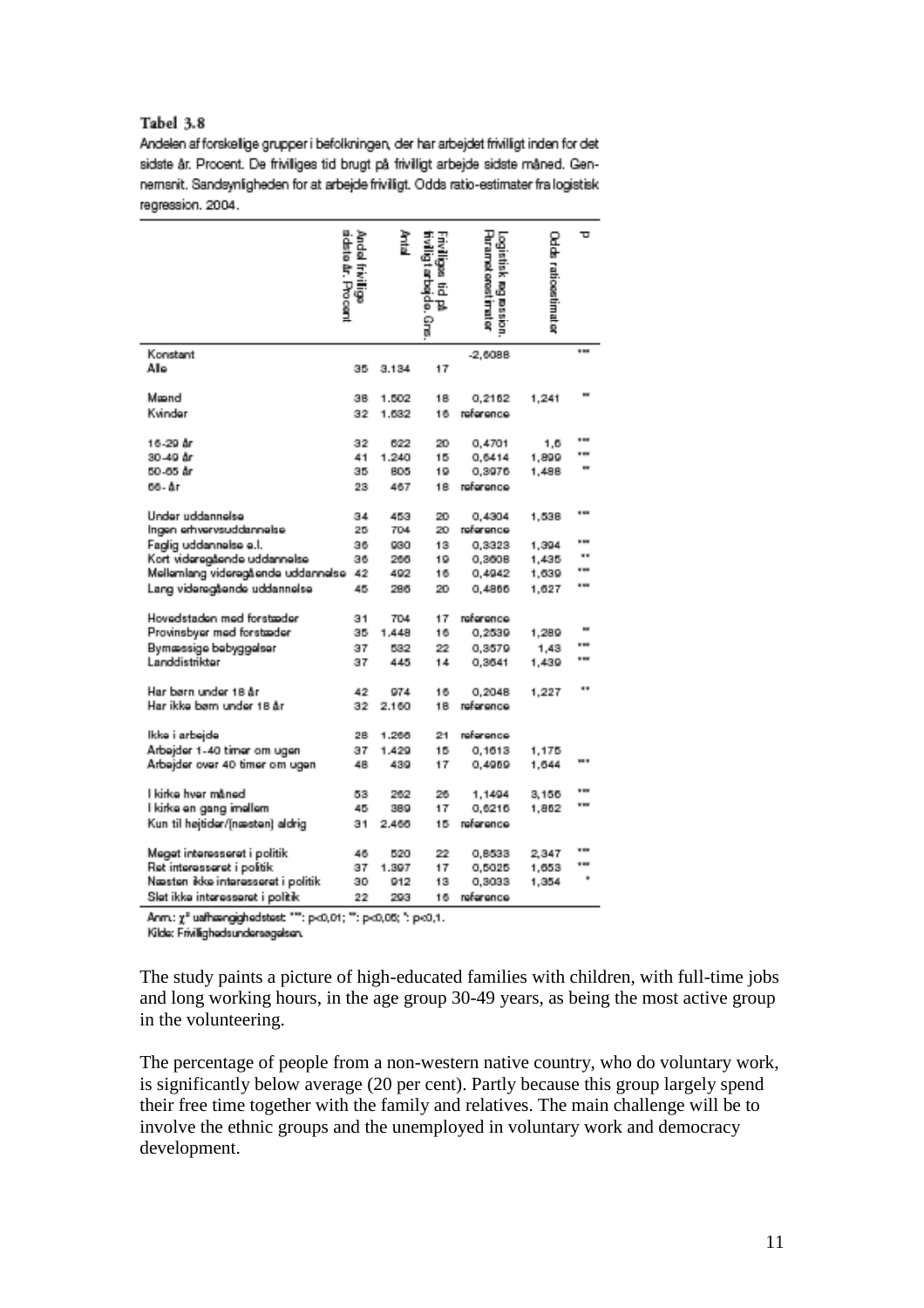# Chapter 4 **Other aspects of the local democracy in Denmark.**

# **The strong and the weak sides of the local democracy**

The strong side of the local democracy in Denmark is the huge participation of volunteers actively involved in democracy work. But it is a problem that it is mainly the highest socio-economic groups who participate whereas the lower socio-economic groups lack representation and influence. This participation gap is the weak side.

# **Potentials for the active involvement of citizens in the local democracy**

There is an increasing discontent with the erosion of the Danish welfare model caused by a tight fiscal policy though there is a record high external surplus on the national budget.

The discontent with the cuts in public spending like e.g. day-care facilities and oldage care caused public protests in many municipalities in 2006. The protests will probably intensify as the local government reform is put into force.

The threat of school closures, library closures etc. in consequence of the efficiency measures, which are part of the reform, can intensify the work in the local democracy.

# **The barriers for the active involvement of citizens in the local democracy**

The barriers for development of the Danish local democracy are mainly the uneven recruitment of new volunteers. It is especially the high educated and well-off people who are the driving force behind the activities for local democracy.

The tendency to individualization in the society can also be a problem. The collective organisation in the country has weakened over the last two decades. The clearest indication of this is the declining membership in political parties, but there has also been a shift towards more individualized form for activism. It is up to oneself to decide where, when and how to become active. When people participate in collective action they more and more often do it without taking personal to other participants.

It is also more difficult to get new members to the boards in the civic society (sports clubs etc.). Many people don't want to take a responsibility for a longer period in a board. They still want to make voluntary work but only for a shorter period. Activism is therefore not so stable as before, it is increasingly situational and changing. " To some extent, the trend points away for collective issues towards issues that effect the individual and his or her family. The struggle no longer concerns the working class or women's rights, but rather conditions in our children' s schools, new construction that ruins the view, or the closing of a local hospital. It is less about politics and more about user influence and influence on the job, and it is less about hoe decisions are made and more about how they are implemented. And one cannot simply replace the other. There is a difference between having influence on school legislation and on the conditions in 4<sup>th</sup> grade at your child's school. This does not necessary mean that activity is narrowly and egotistically motivated, but the impact is more limited than was previously the case." $\overline{6}$ 

 $\overline{a}$ 

<sup>&</sup>lt;sup>6</sup> Power and Democracy at the Dawn of the 21st Century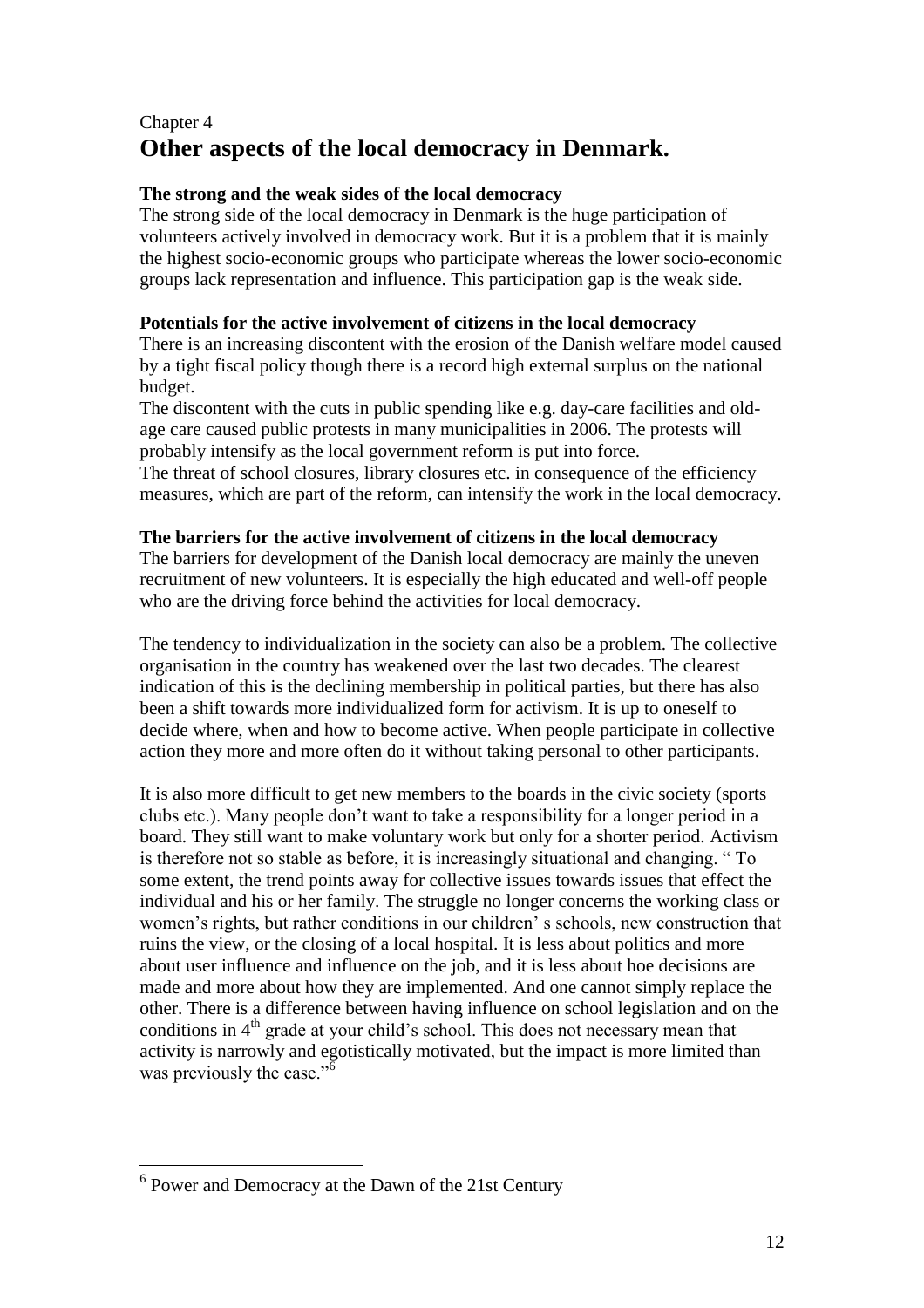# **The connection between the local and the national democracy**

In Denmark there is a high grade of decentralisation from the state to the municipalities, so there is not a direct connection from the local democracy to the Danish Parliament. The connection goes from the boards in the local area to the district council and from the district council to the parliament.

#### **Education/learning in citizenship**

Teaching citizenship is not a specific aim in the Danish education system or an action area from the Ministry of Education. It is the generally accepted view that training in citizenship take place in the public school (the Danish Folkeskole) and through participating in the activities of the local associations. But it has never been studied if that is in fact the case. So there is indeed a need for giving the action a higher priority.